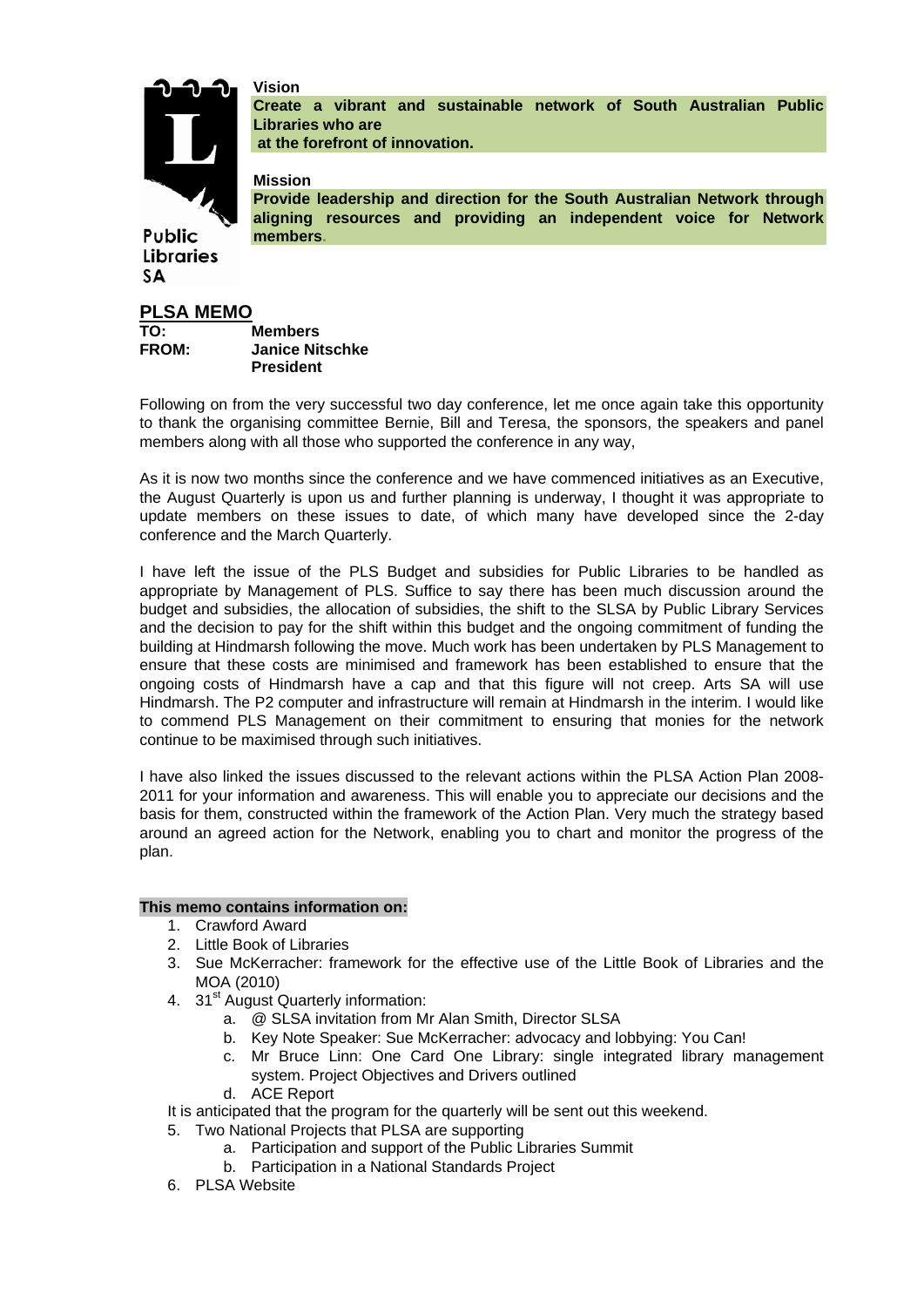#### **1. CRAWFORD AWARD**:

Following the very successful conference dinner discussions were held around the concept of a conference dinner and the Crawford luncheon to be held in alternate years.

The Crawford award has been held annually and was due to be held this year at the August Quarterly. The Crawford Award is one of the most significant awards to be held within Australia and within SA it acknowledges and perpetuates the memory of Jim Crawford, past Chairman of the Libraries Board of SA and a champion for libraries, responsible for the development of the public library network in SA.

This year we have been placed in somewhat of a quandary, with the economic climate and the pressure on the Crawford Award Corpus, the cost of holding the award in this economic climate and the consultancies that we have all been part of: Future Planning of the PLN, One Card One Library, two significant consultancies which will further shape the future direction of the network and public libraries including school community and joint use libraries.

It has been agreed that the Crawford Award will be held Bi-annually, and it will be a permanent date on the Library calendar. The Award will alternate with the Two Day Conference and will be a luncheon with keynote speakers, recognising and rewarding innovation and best practice and the legacy of Mr Jim Crawford. Responding to and supporting Goal 5 of the PLSA Action Plan.

#### **Goal 5 CREATIVITY**

Try new things, sharing ideas, opportunity, richness of learning, applying best practice in our everyday work, recognition

5.1 Creating a culture of open attitudes and enthusiasm for innovation

5.2 Recognising and rewarding innovations and best practice

# **2. LITTLE BOOK OF LIBRARIES:** http://www.alia.org.au/summit09

Those of you who have individually ordered this great little book will have started to receive them by now. The book was launched at the ALIA Public Libraries Summit on the  $16<sup>th</sup>$  July and well received. What a great book and how useful will this be as an advocacy tool about libraries. The PLSA Executive have purchased 700 of these books which will be distributed to all members of the State Parliament, SA Federal Members, Mayors and Chairman across SA and Principles of our School Community Libraries, LGA Executive, ARTS SA management aligned to libraries, DECS (School Community Libraries) and SLSA. The above groups are our key strategic partners and we believe that this is an opportunity to further gain their support and understanding of libraries.

The order form and sample pages are available on the ALIA Public Libraries Summit website: http://www.alia.org.au/summit09 At this page you will also find some sample pages and ideas.

#### **3**. **SUE McKERRACHER**

Further to the development of this book I proposed to the PLSA Executive that we invite Sue McKerracher, the author of this Little Book and author of a similar book written for UK Libraries to be a keynote speaker at the August Quarterly. We scoped her presentation around:

- o An overview of her role in the advocacy and lobbying campaign that was developed in the UK around the Little Book Of Libraries
- o The advocacy and marketing opportunities for you and your library through the Little Book of Libraries
- o Development of Framework letters for the promotion/circulation of the little Book of Libraries to local stakeholders and supporters.
- o An opportunity to workshop the suggestions at the quarterly.

*This will be an opportunity for you too ensure that you obtain maximum value from the book when you present it to your partners and funding bodies.* 

It is the agreed intent that this will be the first step in developing an advocacy/promotional campaign (or enable library managers to gain some advocacy/promotional skills and ideas) to position public libraries in readiness for the MOA discussions to be held and agreed to in 2010. A key agreement, which will shape the future of libraries, Public Library Services, Projects and funding of libraries for the following 5-year period. Sue will be meeting with the PLSA Executive the following day and I also intend to arrange meetings with our Strategic Partners.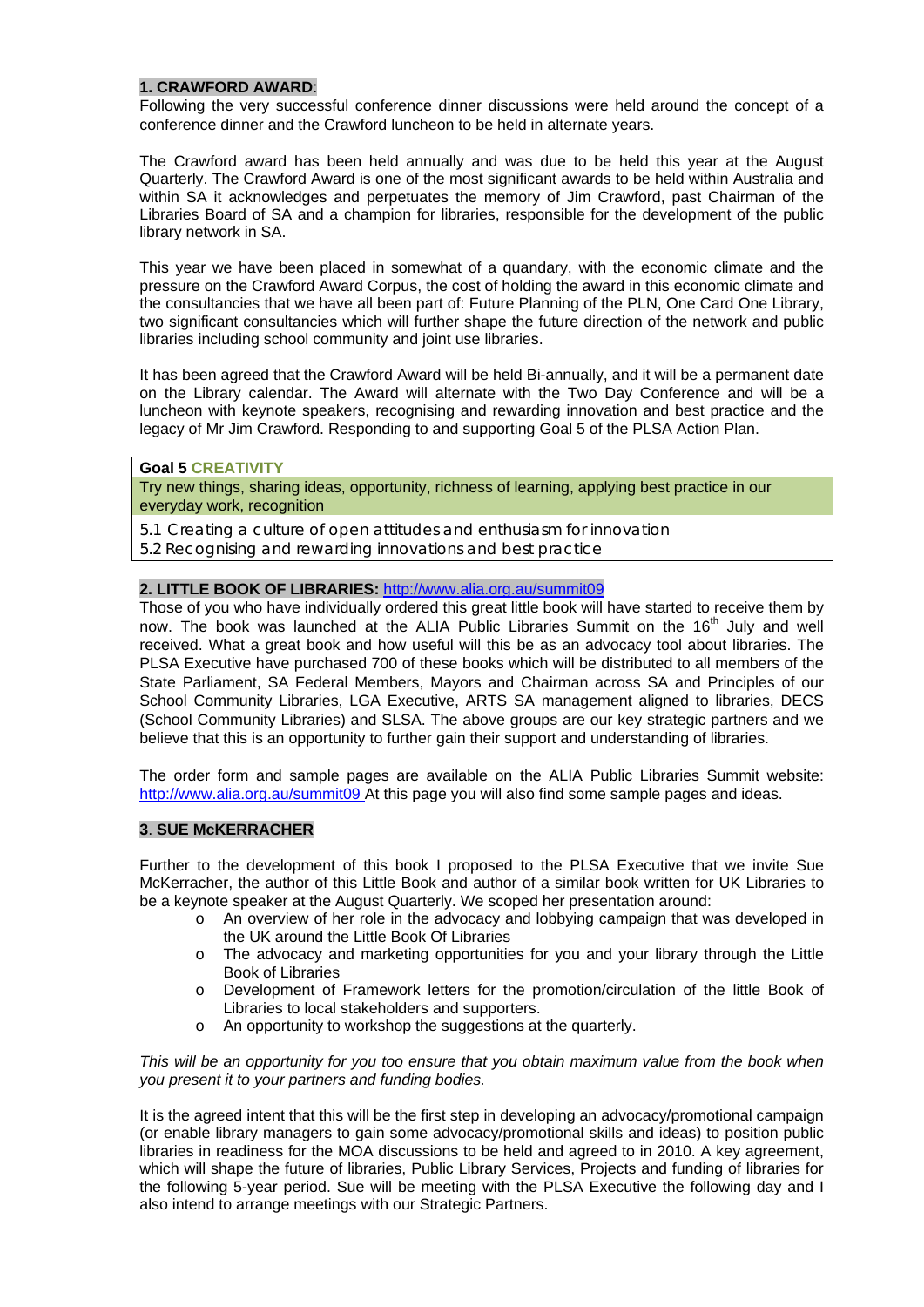Sue McKerracher comes to us with a long list of credentials and we are indeed fortunate to have secured her as a keynote speaker. I have attached her CV for your interest SEE appendix 1.

This element of the quarterly program and the project covers off/addresses three goals within our Action Plan, all of which are interrelated and will enable us to move forward as a network.

**Goal 1 DEVELOPMENT**

Welcoming, succession planning, forward planning, program development, professional development, participation in decision making

1.3 Ensuring a strategic approach to the quarterly meetings and conferences

1.4 Providing professional development opportunities for our members

1.5 Strengthening the opportunity for all members to participate in projects

1.6 Planning for the short and longer term future

and

**Goal 3 ADVOCACY**

Enhance the profile of PLSA, present information to decision makers, lobbying for public libraries

3.1 Enhancing the profile of PLSA with local, state and national decision makers

3.2 Actively engaging with the Libraries Board, PLS Standing Committee, LGA

Fostering an understanding of the value of public libraries

#### and

**Goal 4 COMMUNICATION**

Information dissemination, promotion with SA & nationally, promotion of services, internal communication

4.1 Strengthening internal and external dialogue

4.2 Promoting achievements to the SA and National Library network, funders and colleagues

4.3 Promoting the services of Public Libraries to a range of stakeholders (including community)

### **4. AUGUST QUARTERLY**

### **31ST AUGUST 2009 @ SLSA**

The Quarterly will be held at the Hetzel Theatre on Monday 31<sup>st</sup> August. The Director of the State Library of SA has invited us to hold our meeting at the State Library and to participate in their 175 year Anniversary celebrations. Invitations to the morning tea will follow and we may have to adjust the proposed program to accommodate this morning tea. Members of the Libraries Board, Public Libraries Standing Committee, Arts Sa, LGA have been invited to the morning tea. It is important to reflect that these are all key Strategic Partners of PLSA and this will be an opportunity to engage with them.

#### **Goal 2 PARTNERSHIPS**

Grow partnerships, enhance longevity of projects and processes, effective management of relationships, building foundations

2.1 Understanding our partners

2.2 Developing and strengthening outcomes from relationships with national, state, local and corporate partners

## **4. a. AUGUST QUARTERLY AGENDA**

Three key issues have been identified for this quarterly meeting, both of significance to the Public Library Network and the continued development and sustainability of the network: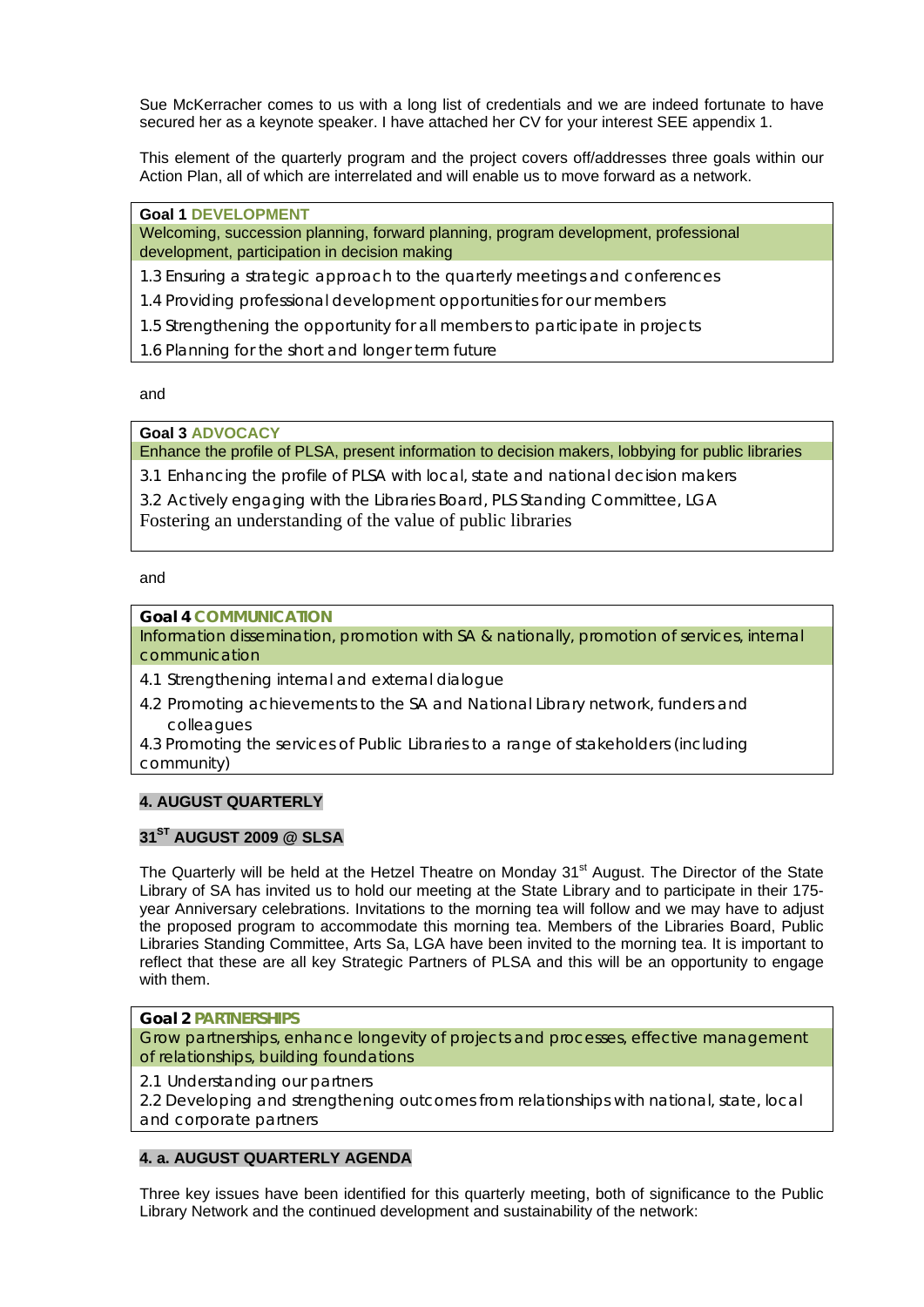- 1. Advocacy as identified in Action 1.6.8 and 1.6.9 when through the partnership with ALIA and other Public Library Groups we have had the opportunity to invite Sue to work with us, as articulated above.
- 2. One Card One Library: single integrated library management system: Action 1.6
- 3. ACE Report Overview and further collaborative work Action 1.6.8
- 4. There will also be reports from PLSA working parties and PLS Management and Projects, ensuring that members are informed and aware of issues.

### **4. b**.**One Card One Library: State-wide Library Management System**

Mr Bruce Linn, Chairman of the Steering Committee has been invited to address the meeting. Briefly there has been a Project Charter developed, a communication plan, a Project Manager has been appointed and we await official confirmation. The LGA have been formally involved with the State Executive being presented with a paper from Chris Russell and a CEO has been invited to join the project working party. Now that the project has officially been raised with councils through this LGA channel this has opened the door for a more extensive and consistent communications message from the Steering Committee to all stakeholders. For your information the project objectives and drivers are included:

### **1.1 Project Objective:**

This project will investigate the feasibility of providing a single integrated Library Management System (LMS) for the State's public libraries commencing in late 2010.

#### **1.2 Project Drivers :**

The drivers for this project are:

- 1. To utilise new technologies to provide greater access to information resources for all South Australians through the public library network.
- 2. To provide the state's public libraries with a  $21<sup>st</sup>$  century library management solution which has aggregate ongoing costs below those which would otherwise be paid by councils for the disparate systems they currently operate.
- 3. To provide all library users greater access to resources and improved service levels.

Bruce will give us an overview of the project to date and an update on the progress of the project, communication strategy and anticipated timeline of November 2009, supporting Gaol1.

# **Goal 1 DEVELOPMENT**

**Welcoming, succession planning, forward planning, program development, professional development, participation in decision making** 

1.6 Planning for the short and longer term future of the PLN (One Card One Library: State-wide Library Management system)

| Actions arising from this goal                                                                                                                                                                                                                                                                                              | date                          | who                                    | action/timeline                                                                                                                                                   |
|-----------------------------------------------------------------------------------------------------------------------------------------------------------------------------------------------------------------------------------------------------------------------------------------------------------------------------|-------------------------------|----------------------------------------|-------------------------------------------------------------------------------------------------------------------------------------------------------------------|
| 1.6.8 Annually identify key issues for<br>discussion and meetings based on best<br>practice and trends: quarterly meeting,<br>Key Note Speakers informed by<br>Interstate and International<br>developments.<br>1.6.9 Develop partnerships with ALIA, PLA<br>and other Associations re key issues and<br>Key Note Speakers. | Jan 2009<br>Jan<br>(annually) | President<br>PLSA Exec &<br><b>PLS</b> | <b>January 2010</b><br>suggest<br><b>Build around</b><br>advocacy<br>Lobbying, value of<br>libraries, capacity<br>building,<br><b>How can assist State</b><br>Gov |
|                                                                                                                                                                                                                                                                                                                             |                               |                                        | <b>ALIA PL Ref Group</b><br>meet regularly and<br>report<br>Access to key note<br>speakers                                                                        |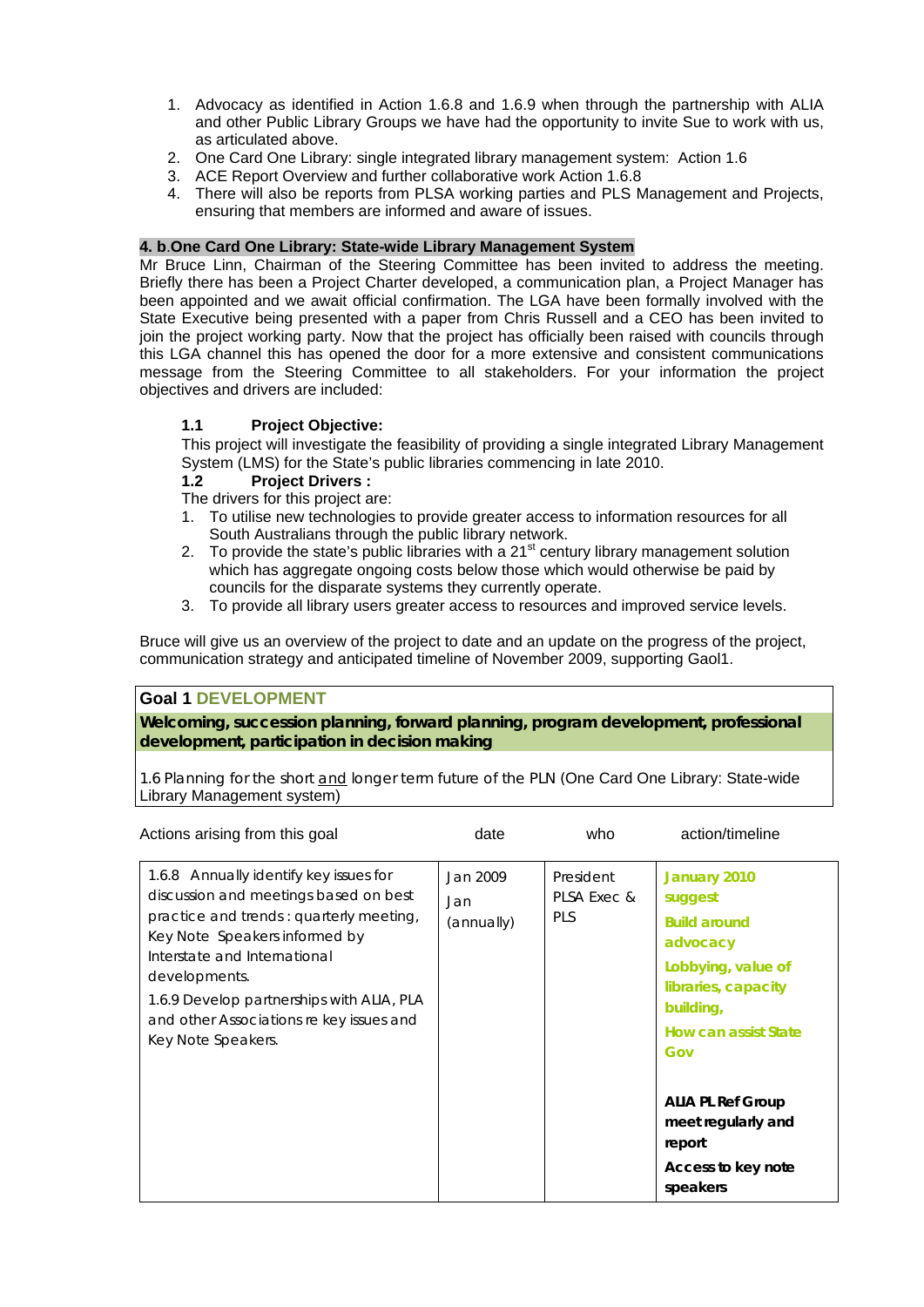### **4.c ACE REPORT**

Members will recall that almost one year ago at the August 2008 Quarterly meeting we met with the ACE Group to discuss the Future Planning of the SA Public Library Network. The report developed as a result of this consultancy and the information and research contained within it has been used to inform the final report currently under compilation. The report has been developed under the auspices of Public Library Services and as such is their report informed through consultation with the field and key strategic partners. Further discussion is ongoing.

# **Goal 1 DEVELOPMENT**

**Welcoming, succession planning, forward planning, program development, professional development, participation in decision making** 

1.6 Planning for the short and longer term future of the PLN (One Card One Library: Statewide Library Management system)

1.6.3 ACE Report, Ageing of Collections and trends: pull together strands for change, employ consultant/someone to undertake work *NB Sue McKerracher has been invite to quote on this task of pulling together PLSA report and trends.* 

1.6.4 Contributing to Libraries Board decision making

1.65. Engaging in the process of shaping the decisions around the ACE report and the resultant report on the Future development of the PLN.

### **5** Furthermore PLSA have agreed to participate in two National Projects, namely

- 1. Participation and support of the Public Libraries Summit, which has been held and
- 2. Participation in a National Standards Project.

### **5a. PUBLIC LIBRARIES SUMMIT:**

**http://www.alia.org.au/governance/committees/public.libraries/summit09/**

Great day with lots of enthusiasm, excitement, commitment, collaboration with an agreement to build on the day, report and develop the National Agenda through programs and dialogue. Submissions for the summit can be found at:

www.alia.org.au/governance/committees/public.libraries/summit09

A key goal of the ALIA Public Libraries Summit was to develop a stronger relationship with the Federal Government in achieving its agendas in a range of portfolios. Ideally, the country's 1,522 public libraries will be regarded as 'national champions' advancing social, educational, cultural, broadband and digital programs and policies.

### **National Framework**

Australia's public libraries network straddles all three levels of government - national, state/territory and local. Services are delivered by a variety of administrative arrangements, which vary both between and within each State and Territory.

Services are the most effective where local support and partnership working is strong.

A second key goal of the ALIA Public Libraries Summit is to engage with all three levels of government to develop a framework that supports libraries across Australia to:

- o better deliver services to their communities especially in disadvantaged and remote areas
- o advance COAG and the Social Inclusion reform agendas.

Senator Stevens opened the Summit and both challenged us and said that

- Public libraries have the opportunity to participate Nationally in three specific ways:
	- 1. In the national compact, creating a new relationship between government and the third sector - not-for-profit organisations, several of which were represented at the Summit.
	- 2. In reform of the third sector and Senator Stephens referred to ALIA's recent submission to the Productivity Commission.
	- 3. In a new third sector leadership body and structure.

Four presenters developed around submissions to the summit **Children, early reading and a literate Australia**  Geoff Strempel, Vice President, Public Libraries Australia Outcome: National Year of reading as proposed by SA **Encouraging the digital economy and digital citizenship**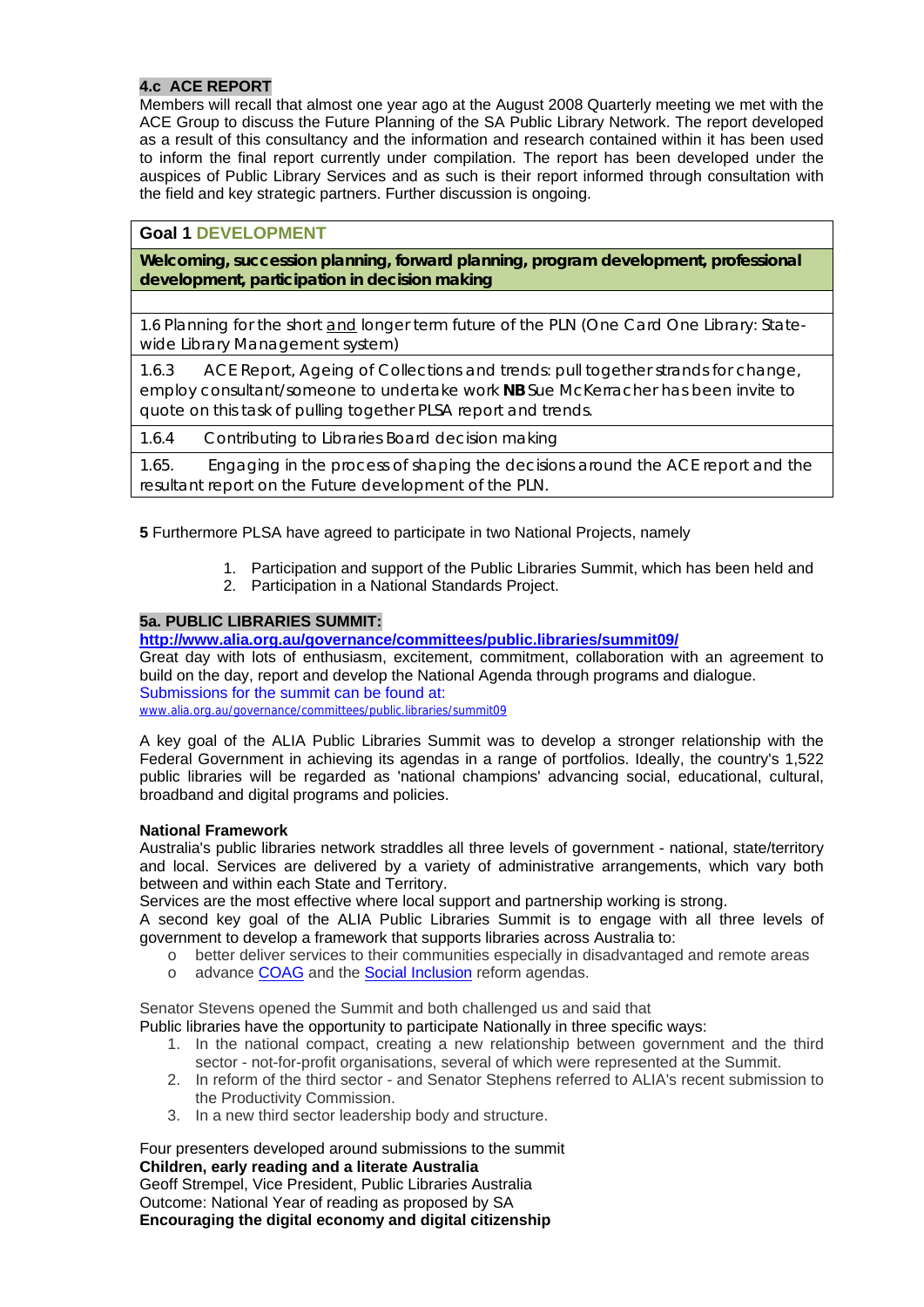Roxanne Missingham, Chair, Electronic Resources Australia, Parliamentary Librarian

# **Social inclusion and community partnerships** – **safety, fairness, participation**

# Frank McGuire, Pioneer of Hume Global Learning Village **Health and ageing**

Regina Sutton, State Librarian and Chief Executive, State Library of NSW Chair, National and State Libraries Australasia

The afternoon session provided an opportunity for discussions of the key themes and developing a clearer description of how public libraries could further assist or champion each of these issues. The smaller workshops were facilitated by representatives of each of the seven State Associations.

Key Themes were:

- o *Public libraries as National Champions of community engagement by government*
- o *National Framework for 'partnering' between all levels of government and public libraries*
- o *Encouraging the digital economy and digital citizenship*
- o *Children, early reading and a literate Australia*

#### *Framework for discussion was*

- Objectives / benefits *'Why should Public Libraries and government work more closely together? 'What benefits are there for each and the wider community in such collaboration?'*-
- Principles and Policy *'How could we work together more effectively?' 'What principles should guide how we work together' 'What are the policy challenges in building an effective, ongoing partnership between public libraries and any or all levels of government?*
- Next Steps

'*What steps or processes ) could we now take to continue ongoing engagement / develop a process for the building of a national agenda for collaboration between public libraries and government?'* - The four groups reported back.

The workshops were developed around the papers presented and outcomes were noted for further action and dialogue. See website for further information http://www.alia.org.au/governance/committees/public.libraries/summit09/ summary

Summing up briefly some phrases and words related to and encapsulating the meaning of a library and opportunities, to be further explored:

| Clever country=clever libraries      | Ascertain Current Federal spend on libraries     |  |
|--------------------------------------|--------------------------------------------------|--|
| Smart communities-= clever libraries | Service Desk for the community                   |  |
| Scope for partnerships               | Life Coach for the Digital Age                   |  |
| Culturally diverse                   | Fibre to the Library: WiMax to the Library       |  |
| Knowing your economic Value          | Public Libraries: New Village Green or Cradle to |  |
|                                      | Grave                                            |  |
| Net worth of Libraries               |                                                  |  |
| <b>Shared Vision</b>                 |                                                  |  |
| <b>National Goals</b>                | <b>Value Proposition</b>                         |  |
| <b>Broadband</b>                     | Governance                                       |  |
| Innovation<br>$\bullet$              | Members                                          |  |
| Social Inclusion<br>$\bullet$        |                                                  |  |
| Education                            |                                                  |  |

The Summit responded to Goal 3 of the Action Plan as PLSA was represented at the Summit.

#### **Goal 3 ADVOCACY**

Enhance the profile of PLSA, present information to decision makers, lobbying for public libraries

3.3 Enhancing the profile of PLSA with local, state and national decision makers

3.4 Actively engaging with the Libraries Board, PLS Standing Committee and LGA (through reporting)

3.5 Fostering an understanding of the value of public libraries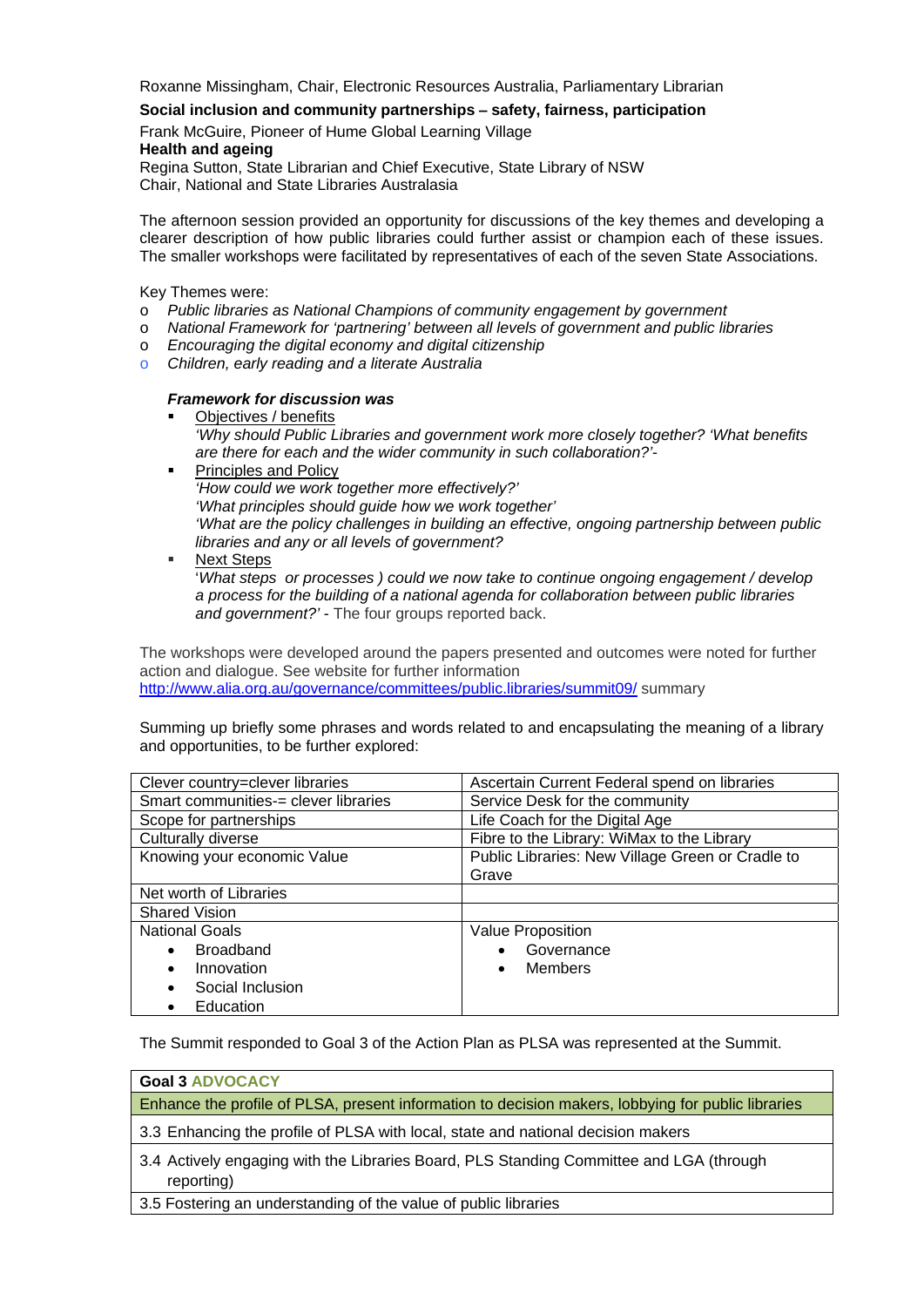The Summit also afforded us an opportunity to promote the successes of the SA Public Library Network in particular The Little Big Book Club and further promote the opportunity for a National Reading Program within the context of one of the key strategies of the summit: **Children, early reading and a literate Australia.** Further more individual programs and partnerships were promoted i.e. Reading around the Region, Salisbury project with Uni. SA **,** Lapsit, Training . This promotion of the network and such programs is reflected in Key Goal 4: Communication and Goal 2 :Partnerships.

#### **Goal 4 COMMUNICATION**

Information dissemination, promotion with SA & nationally, promotion of services, internal communication

4.3 Strengthening internal and external dialogue

4.4 Promoting achievements to the SA and National Library network, funders and colleagues

4.5 Promoting the services of Public Libraries to a range of stakeholders (including community) Nationally, locally

Integral to the participation at this Summit was a key strategy of our Action Plan in developing partnerships, with other State Library Associations, ALIA and PLA:

#### **Goal 2 PARTNERSHIPS**

Grow partnerships, enhance longevity of projects and processes, effective management of relationships, building foundations

- 2.2 Understanding our partners
- 2.3 Developing and strengthening outcomes from relationships with national, state, local and corporate partners

#### **5b. National Public Libraries Standard Project**

These standards will be based on the NSW standards "Living Learning Libraries" and be further developed with a National perspective. The Executive have agreed to support this National Project through part funding the project to an amount of \$5,000.Thus through establishing further partnerships and dialogue with these Associations we will have access to a set of key National Standards, responding to Best Practice and innovation.

#### **Goal 2 PARTNERSHIPS**

Grow partnerships, enhance longevity of projects and processes, effective management of relationships, building foundations

2.5 Developing and strengthening outcomes from relationships with national, state, local and corporate partners

and

**Goal 4 COMMUNICATION**

Information dissemination, promotion with SA & nationally, promotion of services, internal communication

4.5 Strengthening internal and external dialogue

4.7 Promoting the services of Public Libraries to a range of stakeholders (including community)

# **6. PLSA WEBSITE**

The migration of the PLS and PLSA website to a Unity based integrated SA Library Website has been slower than expected. This has impacted considerably on our ability to communicate through a modern website. There have been issues with the current website and the posting of minutes, agendas and reports. Helen Kawaka is our representative on the Web committee and she anticipates that this migration and redesign will be completed shortly. Please see attached overview submitted to PLSA Executive from Helen.